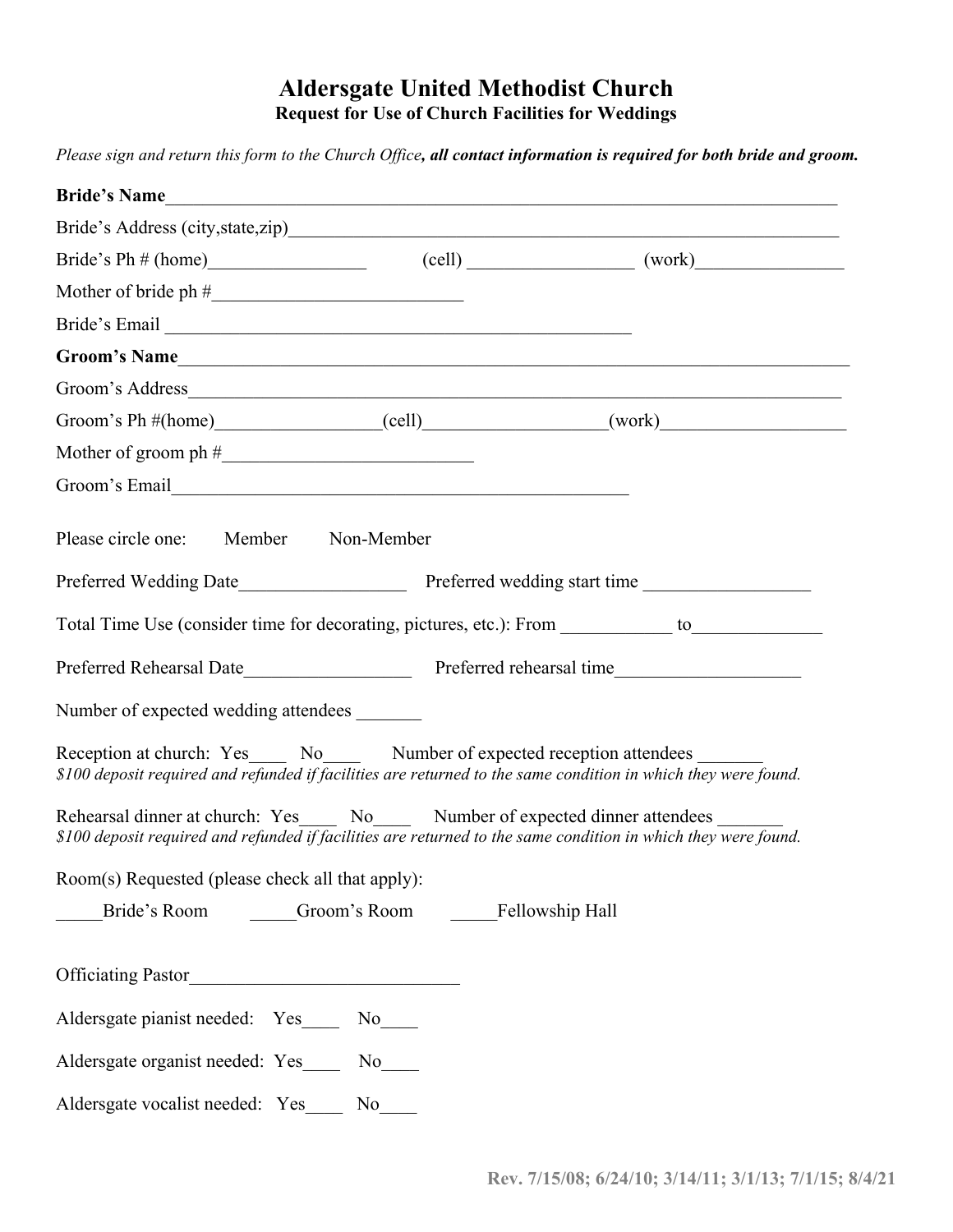A/V Services Requested:

| Sound System in Sanctuary (Aldersgate tech required)<br>\$150 for up to three hours. Additional time \$25/hour, minimum one hour<br>What do you need from us?<br>CD Playback Microphones Please indicate how many<br>Play instruments through system Please indicate type of instruments<br>Other:<br><u> 1980 - Johann Barbara, martxa alemaniar arg</u> |
|-----------------------------------------------------------------------------------------------------------------------------------------------------------------------------------------------------------------------------------------------------------------------------------------------------------------------------------------------------------|
| Digital Recording (Aldersgate tech required; Sanctuary only)<br>\$150 for up to three hours. Additional time \$25/hour, minimum one hour<br>Bride and groom must provide an SD card. 64 GB minimum                                                                                                                                                        |
| Livestream to Vimeo Link (Aldersgate tech required; Sanctuary only)<br>\$150 for up to three hours. Additional time \$25/hour, minimum one hour<br>Stream to Vimeo only. A link will be provided.                                                                                                                                                         |
| <b>Additional Technology Services as Negotiated with Wedding Coordinator</b><br>(Aldersgate tech required; Sanctuary only)<br>\$50 for up to three hours. Additional time \$25/hour, minimum one hour                                                                                                                                                     |

## **Policies, Rules, and Regulations for Use of Church Facilities for a Wedding**

- 1. All weddings must use the Aldersgate UMC Wedding Coordinator.
- 2. A minimum of four (4) pre-marital counseling sessions is required. The pastors at Aldersgate UMC use the **Prepare-Enrich** inventory for counseling. This requires the couple to individually take an online assessment after the first counseling session and prior to the second session. There is an online fee of \$35 per couple that will be charged when the couple goes online to take the assessment.
- 3. Persons needing after hours access to the church building should coordinate entrance with the Wedding Coordinator.
- 4. The undersigned agree to assume personal responsibility for the proper care and use of furnishings, equipment, and facilities and the conduct of those attending.
- 5. At least one of the undersigned will be present at all times.
- 6. Set-up is the sole responsibility of the bride and groom unless prior arrangements have been made. The bride and groom are also responsible for returning the facilities to the same condition in which they were found.
- 7. **No smoking** in any interior areas.
- 8. **No alcohol is permitted on church grounds**.
- 9. Members-it is suggested that a "love offering" be given to help defray utilities costs.
- 10. Lateness of wedding depends on the pastor.
- 11. There will be no dances at rehearsal dinners or wedding receptions.
- 12. Any physical damage caused by accident shall be reported to the Wedding Coordinator, and shall be the financial responsibility of the bride and groom. However, the church shall order and supervise the replacement and/or repair.
- 13. Area of use is limited to that for which permission is granted.
- 14. No church equipment or furnishings may be taken from church property.